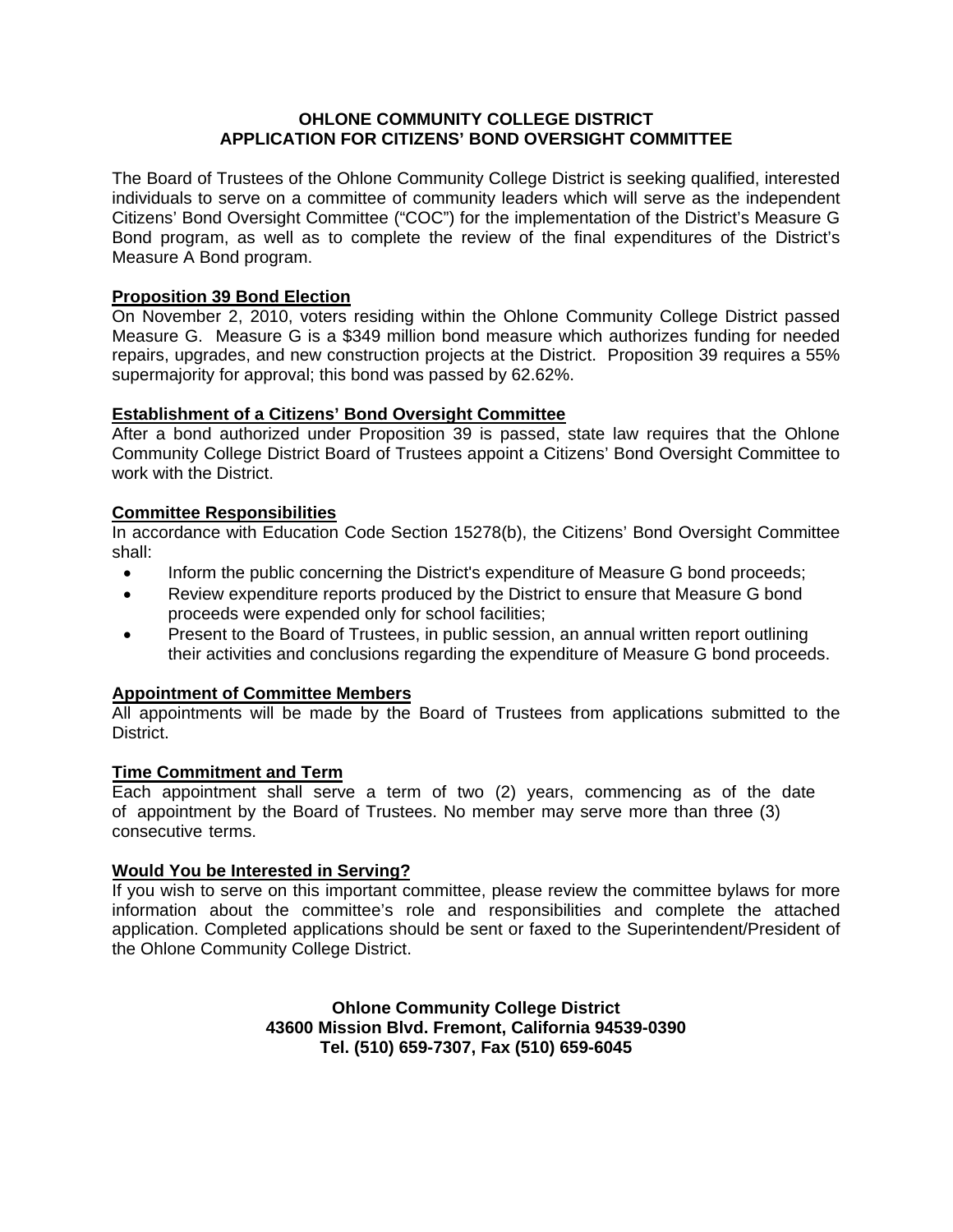# **OHLONE COMMUNITY COLLEGE DISTRICT APPLICATION FOR CITIZENS' BOND OVERSIGHT COMMITTEE**

|                                                                                                                                      | (Please Print or Type)                                                                                   |  |  |  |
|--------------------------------------------------------------------------------------------------------------------------------------|----------------------------------------------------------------------------------------------------------|--|--|--|
|                                                                                                                                      |                                                                                                          |  |  |  |
|                                                                                                                                      |                                                                                                          |  |  |  |
|                                                                                                                                      |                                                                                                          |  |  |  |
|                                                                                                                                      |                                                                                                          |  |  |  |
|                                                                                                                                      |                                                                                                          |  |  |  |
|                                                                                                                                      | Why do you want to serve on the Citizens' Bond Oversight Committee?                                      |  |  |  |
|                                                                                                                                      |                                                                                                          |  |  |  |
| Do you have any special area of expertise or experience that you think would be helpful<br>to the committee?                         |                                                                                                          |  |  |  |
|                                                                                                                                      |                                                                                                          |  |  |  |
|                                                                                                                                      |                                                                                                          |  |  |  |
|                                                                                                                                      |                                                                                                          |  |  |  |
|                                                                                                                                      |                                                                                                          |  |  |  |
| If you have served on other school district, college, or city or community committees<br>please list and briefly describe your role: |                                                                                                          |  |  |  |
|                                                                                                                                      |                                                                                                          |  |  |  |
|                                                                                                                                      |                                                                                                          |  |  |  |
|                                                                                                                                      |                                                                                                          |  |  |  |
|                                                                                                                                      |                                                                                                          |  |  |  |
|                                                                                                                                      | I would be able to represent the following constituencies in the District: (check all that apply)        |  |  |  |
|                                                                                                                                      | Business Representative - Active in a business organization representing local business<br>Organization: |  |  |  |
|                                                                                                                                      | Senior Citizen Group Representative - Active member in a senior citizens' organization.                  |  |  |  |
|                                                                                                                                      | Organization:                                                                                            |  |  |  |